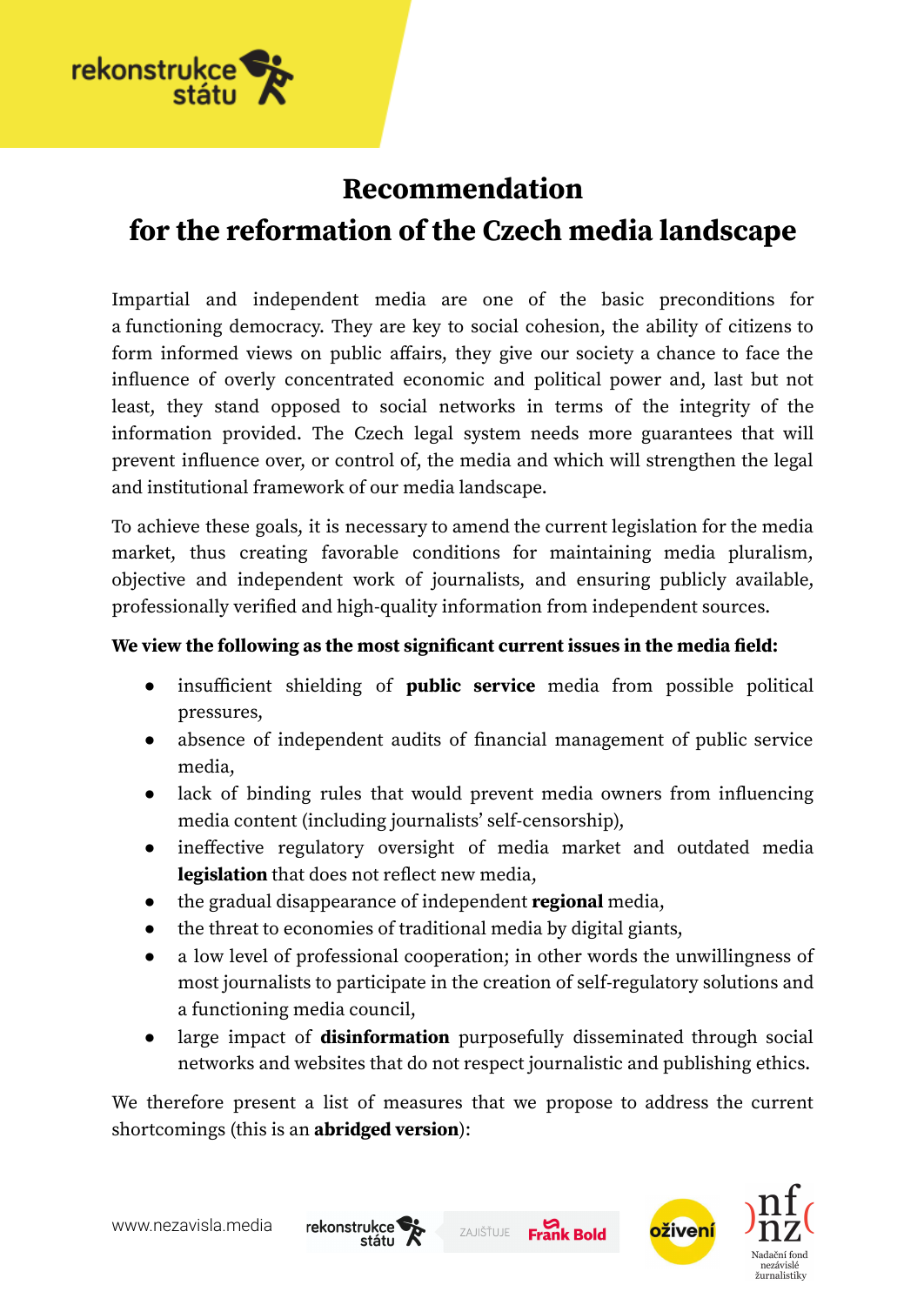

# **1) Strengthen the position of public service media councils and the plurality of views represented**

- a) Expand public service media council elections to include both chambers of the Parliament.
- b) Establish stricter qualification criteria for council election candidates and nominating organizations.
- c) Legislate judicial review of council decisions and parliamentary decisions on the appointment and removal of members of public service media councils.
- d) Amend legislation to no longer allow the possibility of dismissing a media council as a whole.

## **2) Establish audits of financial management of public service media**

a) Give the Supreme Audit Office the power to oversee the management of public media' budgets.

## **3) Modernize the regulation of audiovisual media in order to protect market pluralism**

- a) Strengthen the expertise of members of the Council for Radio and Television Broadcasting (RRTV) by setting qualification criteria for election nominees.
- b) Strengthen the independence of councilors from politicians by abolishing the possibility of dismissing the RRTV as a whole and dividing the election between both chambers of the Parliament.
- c) Change the focus of RRTV from formalistic administrative supervision towards analyzing plurality, supporting independent media and cooperating with self-regulators.
- d) Reform competition law in the media market: lower turnover threshold for competition assessment of media mergers (compared to other industries)